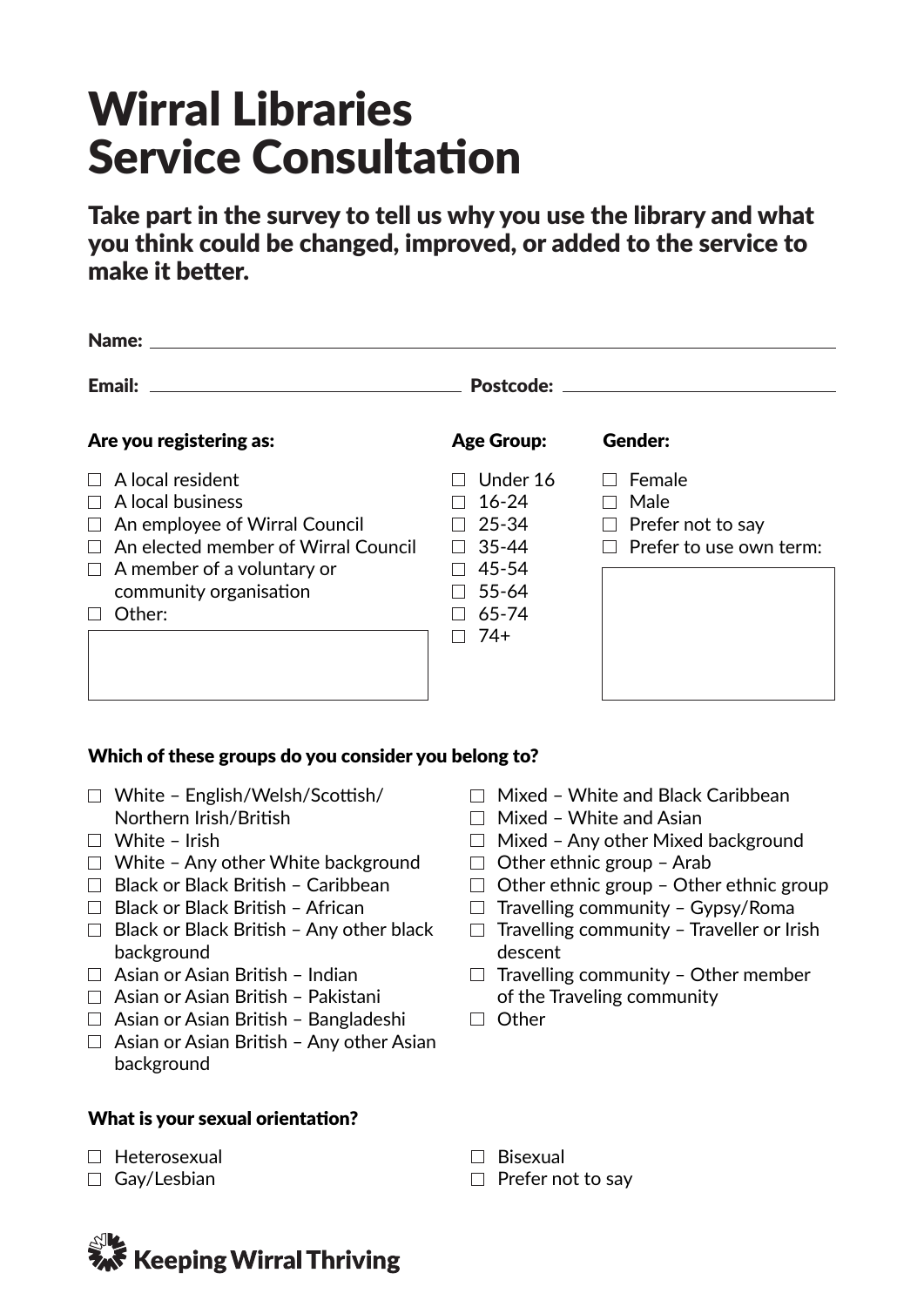# 1. Who are you? Choose any one option:

- Resident
- $\Box$  Library staff member
- $\Box$  Library volunteer
- $\Box$  Local business
- $\Box$  Community group
- $\Box$  Voluntary organisation
- $\Box$  Public sector organisation/partner
- $\Box$  School
- $\Box$  Other (please specify):



#### 2. If you live on the Wirral, which area of the Borough do you live in? Choose any one option:

- $\Box$  Bebington
- $\Box$  Bidston and St. James
- $\Box$  Birkenhead and Tranmere
- $\Box$  Bromborough
- $\Box$  Clatterbridge
- $\Box$  Claughton
- $\square$  Eastham
- $\Box$  Greasby, Frankby and Irby
- $\Box$  Heswall
- $\Box$  Hoylake and Meols
- $\Box$  Leasowe and Moreton East
- $\Box$  Liscard
- $\Box$  Moreton West and Saughall Massie
- $\Box$  New Brighton
- $\Box$  Oxton
- $\Box$  Pensby and Thingwall
- $\Box$  Prenton
- □ Rock Ferry
- $\Box$  Seacombe
- $\Box$  Upton
- □ Wallasey
- $\Box$  West Kirby and Thurstaston

# 3. Are you a library member? Choose any one option:

 Q's 10-11 then continue with the rest of

- $\Box$  Yes  $\Box$  No
- 

#### 4. Do you, or have you visited one of our library buildings or used the Home Reader Service? Choose any one option:

□ Yes If yes, complete Q's 5-9 and leave blank  $\Box$  No

 If no, complete Q10-11 then continue with the rest of the survey.

# 5. Which of Wirral's libraries do you use the most? Choose any one option:

□ Bebington

 Beechwood

the survey.

- $\Box$  Birkenhead Central
- $\Box$  Bromborough
- $\square$  Eastham
- □ Greasbv
- $\Box$  Heswall
- $\Box$  Higher Bebington
- $\Box$  Hoylake
- $\Box$  Irby
- $\Box$  Leasowe
- □ Moreton
- $\Box$  New Ferry
- $\Box$  Pensby
- $\Box$  Prenton
- $\Box$  Ridgeway
- □ Rock Ferry
- $\Box$  Seacombe
- □ St. James
- $\Box$  Upton
- □ Woodchurch
- □ Wallasey Central
- □ Wallasey Village
- West Kirby
	- $\Box$  Home Reader Service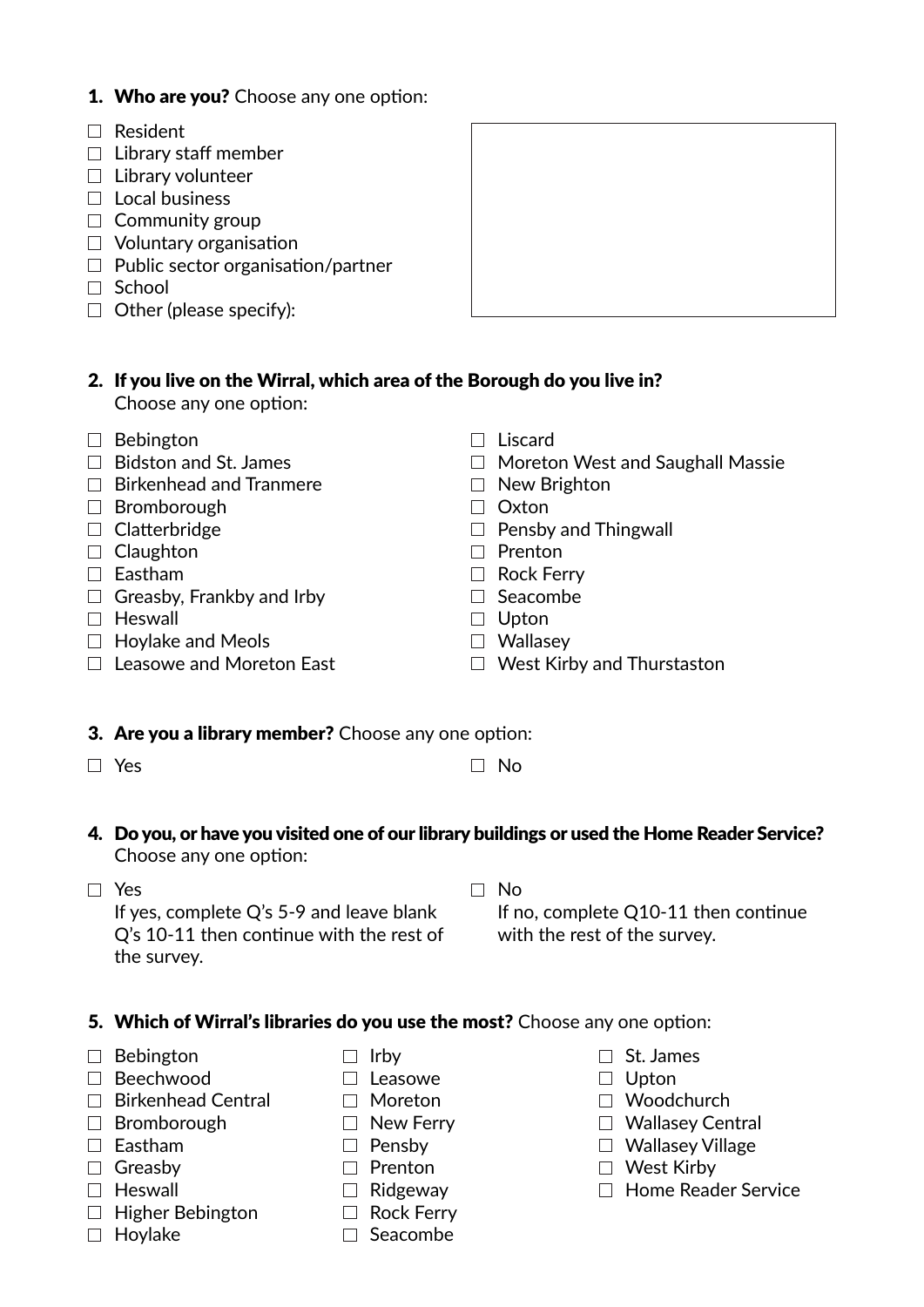# 6. How often do you use the library? Choose any one option:

- $\Box$  Every day
- $\Box$  Once a week
- $\Box$  Once a month
- $\Box$  Once a year
- $\Box$  Other (please specify):

# 7. How do you get to the library? Choose all that apply:

- $\Box$  Car
- $\Box$  Train
- □ Bus
- $\Box$  On foot (walking)
- $\Box$  On bike (cycling)
- $\Box$  Other (please specify)

# 8. Why do you visit the library? Choose all that apply:

- $\Box$  Borrow/ return books
- $\Box$  Computers/ internet/ scanner
- Wi-fi
- $\Box$  Courses (computing/ maths/ creative writing courses)
- $\Box$  Photocopier/ printer use
- $\Box$  Information sessions (health and wellbeing marketplace)
- □ Children's events (Storytime/ Bounce & Rhyme / Lego Club)
- $\Box$  Events for adults (talk or author events)
- $\Box$  Organised group (reading group, knit & natter)
- $\Box$  Leisure / relaxation
- $\Box$  Meet with friends
- $\Box$  Study or work
- □ Research
- $\Box$  Family History (find my past and birth records)
- $\Box$  Access help and support (IT computer help, Job seeking support)
- Volunteer
- $\Box$  Job applications
- □ Hire / return CDs or DVDs
- $\Box$  As a representative of a partner organisation (course tutor, group activity leader)
- $\Box$  Hire a room
- $\Box$  Seasonal Challenges (Summer Reading Challenge)
- □ Newspapers
- $\Box$  Access other council services (One Stop Shop Services)
- $\Box$  Other (please specify):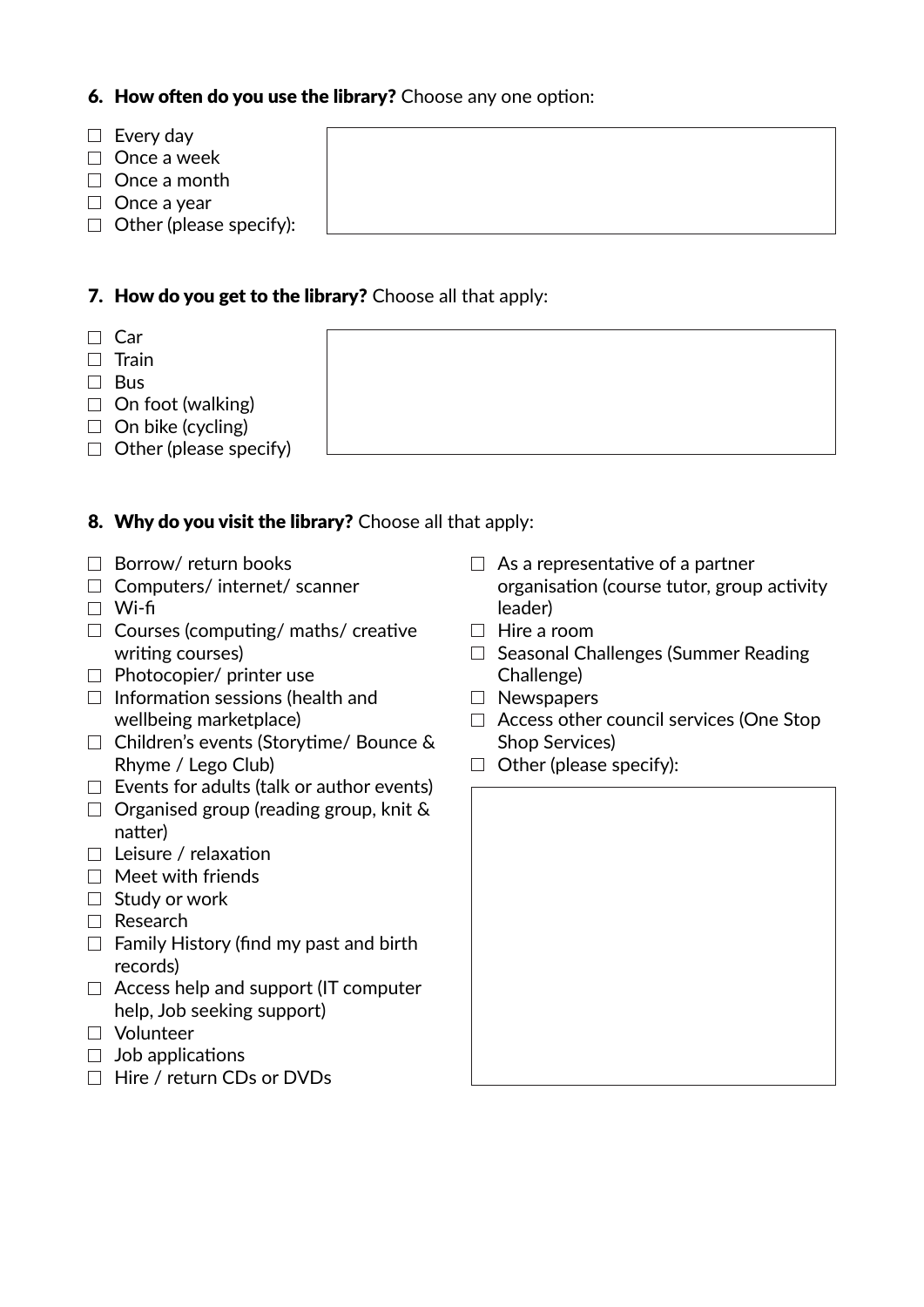# 9. What other services would you like to access from this library? Choose all that apply:

- $\Box$  Computers/ internet/ scanner
- $\Box$  Wi-fi Printing
- $\Box$  Courses (computer course, maths course, creative writing course)
- $\Box$  Information sessions (health and wellbeing marketplace)
- □ Children's events (Storytime, Bounce & Rhyme)
- $\Box$  Events for adults (talk or author event)
- $\Box$  Organised groups (reading groups, exercise, wellbeing classes)
- $\Box$  Digital creative spaces (3D printers, audio production, video editing, virtual reality, makerspace, gaming suite)
- $\Box$  Creative spaces (crafting resources, space for art)
- $\Box$  Better technology (computers, laptops, tablets, hi speed wi-fi)
- $\Box$  Access help and support (IT computer help, job seeking support)
- $\Box$  Council services based at the library (leisure facilities, One Stop Shop Services)
- $\Box$  Access to council services on library computers
- $\Box$  Café facilities
- $\Box$  Live gigs
- $\Box$  Performance space
- $\Box$  Event / exhibition space
- $\Box$  Family history zone
- $\Box$  Sanctuary / wellbeing room
- $\Box$  Children's play pod area / soft play
- $\Box$  Bookable spaces for working (hot desks, office space, meeting rooms)
- $\Box$  Bookable spaces for communities (room hire)
- $\Box$  Other (please specify):



# 10. Why do you not use the library service? Choose all that apply:

- $\Box$  I don't know where my local library is
- $\Box$  I don't live close enough to a library
- $\Box$  I think the library close to me is too small
- $\Box$  I am too busy with family/ work/ other responsibilities
- $\Box$  I don't think the library service is useful to me
- $\Box$  I don't like to read
- $\Box$  I don't like the atmosphere of the library
- $\Box$  I use another book service (Audible, Kindle, Amazon)
- $\Box$  I don't know what services I can access other than borrowing books
- $\Box$  The library does not have the services that I want (wi-fi printing, music, films)
- $\Box$  Library opening hours are inconvenient for me
- $\Box$  I don't think the service is good
- $\Box$  I don't like the book selection available
- $\Box$  Other (please specify):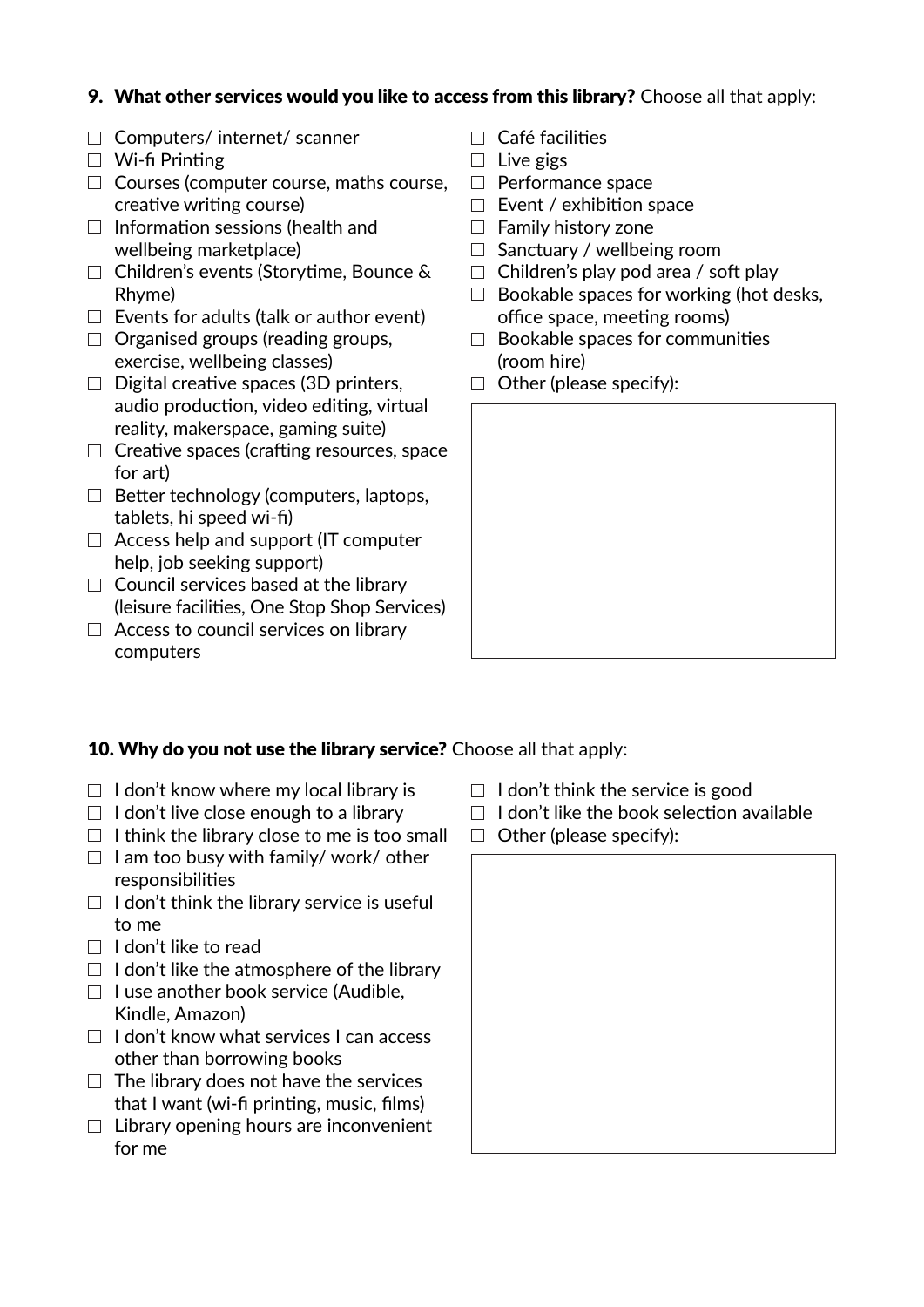# 11. What services could we offer that would make you want to use the library? Choose all that apply:

- $\Box$  Digital creative spaces (3D printers, audio production, video editing, virtual reality, makerspace, gaming suite)
- $\Box$  Creative spaces (crafting resources, space to do art)
- $\Box$  Better technology (computers, laptops, tablets, high speed wi-fi)
- $\Box$  Access to help and support (IT computer help, job seeking support)
- $\Box$  Council services based at the library (leisure facilities, One Stop Shop Services)
- $\Box$  Access to council services on library computers
- $\Box$  Café facilities
- □ Children's events (Storytime, Bounce and Rhyme)
- $\Box$  Children's play pod / soft play
- $\Box$  Courses (computer course, maths course, creative writing course)
- $\Box$  Event / exhibition space
- $\Box$  Events for adults (talk or author events)
- $\Box$  Family history zone
- $\Box$  Information sessions (health and wellbeing marketplace)
- $\Box$  Organised group (reading groups, exercise and wellbeing classes)
- $\Box$  Live gigs
- $\Box$  Performance Space
- $\Box$  Sanctuary / wellbeing room
- $\Box$  Bookable spaces for working (hot desks, office space, meeting rooms)
- $\Box$  Bookable spaces for communities (room hire)
- $\Box$  Study support
- $\Box$  Wi-fi printing
- $\Box$  Other (please specify):

12. Do you use the online library? Choose any one option:

- $\Box$  Yes If yes, answer Q's 13-16 leave blank Q's 17-18 then continue with the rest of the survey
- $\Box$  No If no, complete Q17-18 then continue with the rest of the survey

# 13. Why do you use the online library? Choose all that apply:

- $\Box$  Research (information sources -Encyclopaedia Britannica)
- $\Box$  Business Support Information (Cobra)
- $\Box$  Family history (Find My Past)
- $\Box$  Download e-books
- □ Download eAudio
- □ Newspapers
- $\Box$  Organised groups (reading group)
- $\Box$  Other (please specify):

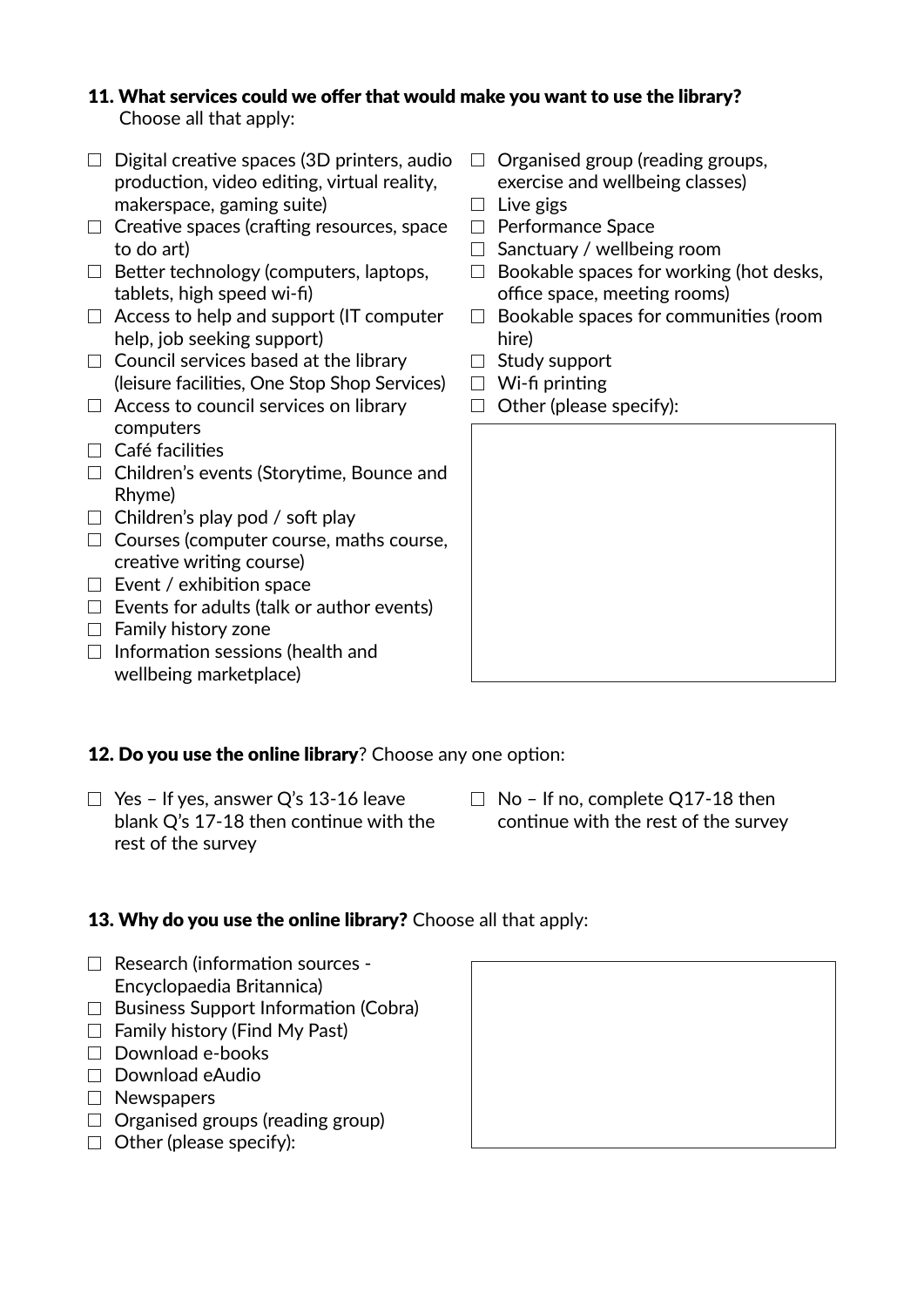#### 14. During the last year, did you use the online library more? Choose any one option:

 $\Box$  Yes  $\Box$  No

- 15. Will you continue to use the online library? Choose any one option:
- $\blacksquare$  No  $\blacksquare$  No  $\blacksquare$  No  $\blacksquare$  No  $\blacksquare$  No  $\blacksquare$  No  $\blacksquare$  No  $\blacksquare$  No  $\blacksquare$  No  $\blacksquare$
- 16. What other services would you like to access from the online library? Choose all that apply:
- $\Box$  Increased availability of eBooks (more to loan of each item)
- $\Box$  More variety of eBooks (genre)
- $\Box$  Increased availability of eAudio (more to loan of each item)
- $\Box$  More variety of eAudio (genre)
- $\Box$  Library service app
- $\Box$  Streamed music
- $\Box$  Streamed film
- $\Box$  Opera videos
- $\Box$  Dance vidoes
- $\Box$  Academic Journals

# $\Box$  Archive information (old photographs, soundbites)

- $\Box$  Access to other council services (One Stop Shop Services online)
- $\Box$  Other (please specify):

# 17. Why do you not use the online library? Choose all that apply:

- $\Box$  I am too busy with family/work/ other responsibilities
- $\Box$  I don't think the online library service is useful to me
- $\Box$  I don't like to read eBooks or listen to eAudio
- $\Box$  I use another book service (Audible, Kindle, Amazon)
- $\Box$  I don't know what services I can access online
- $\Box$  The online library does not have the services that I want
- $\Box$  I don't think the online service is good
- $\Box$  I don't have access to the internet to use the online library
- $\Box$  I don't feel confident accessing the library online
- $\Box$  I don't like the eBook or eAudio selection available
- $\Box$  The eBooks or eAudio I want to borrow are always already on loan
- $\Box$  I find the online library difficult to access and navigate
- $\Box$  I don't have the technology (laptop, computer, tablet) to access the library from home
- $\Box$  Other (please specify):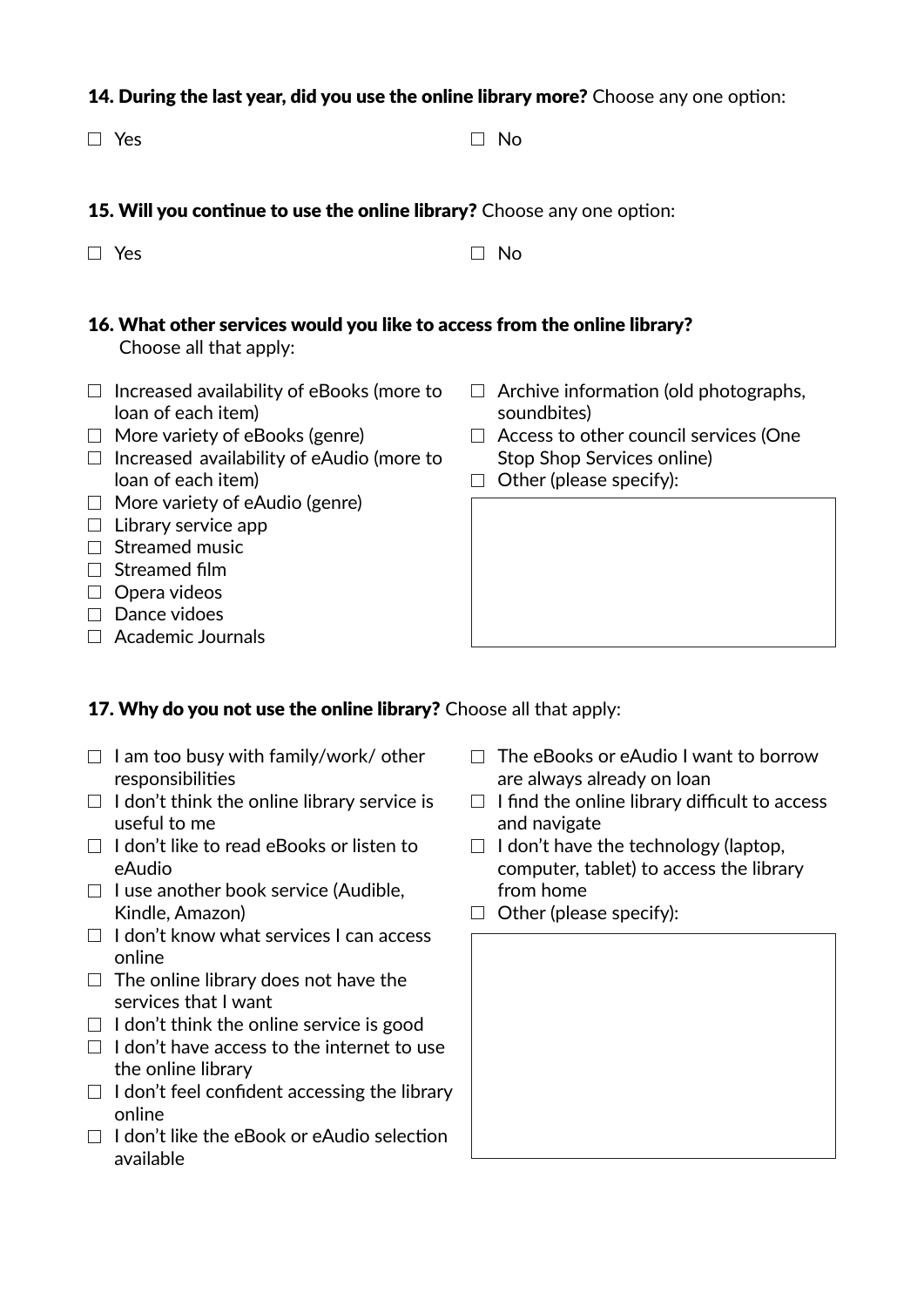#### 18. What other services could we offer through our online library? Choose all that apply:

- $\Box$  Increased availabiliy of eBooks (more to loan of each item)
- $\Box$  More variety of eBooks (genre)
- $\Box$  Increased availability of eAudio (more to loan of each item)
- $\Box$  More variety of eAudio (genre)
- $\Box$  Library service app
- $\Box$  Streamed music
- $\Box$  Streamed film
- $\Box$  Opera videos
- $\square$  Dance videos
- $\Box$  Academic journals
- $\Box$  Archive information (old photographs, soundbites)
- $\Box$  Access to other council services (One Stop Shop Services online)
- $\Box$  Other (please specify):

#### 19. What do you think about the service Wirral Libraries provide?

- □ Very Bad
- □ Bad
- □ Neutral
- Good
- Very Good
- 20. We would like to know more about how you feel about the library service, please can you tell us how you feel about the following statements:

| <b>Questions:</b>                                  | <b>Strongly</b><br>agree | <b>Agree</b> | <b>Neither</b><br>agree nor<br>disagree | <b>Disagree</b> | <b>Strongly</b><br>disagree |
|----------------------------------------------------|--------------------------|--------------|-----------------------------------------|-----------------|-----------------------------|
| The library staff are helpful<br>and knowledgeable |                          |              |                                         |                 |                             |
| I feel welcome and safe at<br>the library          |                          |              |                                         |                 |                             |
| I find the library service<br>useful               |                          |              |                                         |                 |                             |
| The library opening hours<br>are helpful           |                          |              |                                         |                 |                             |
| I feel confident accessing<br>the online library   |                          |              |                                         |                 |                             |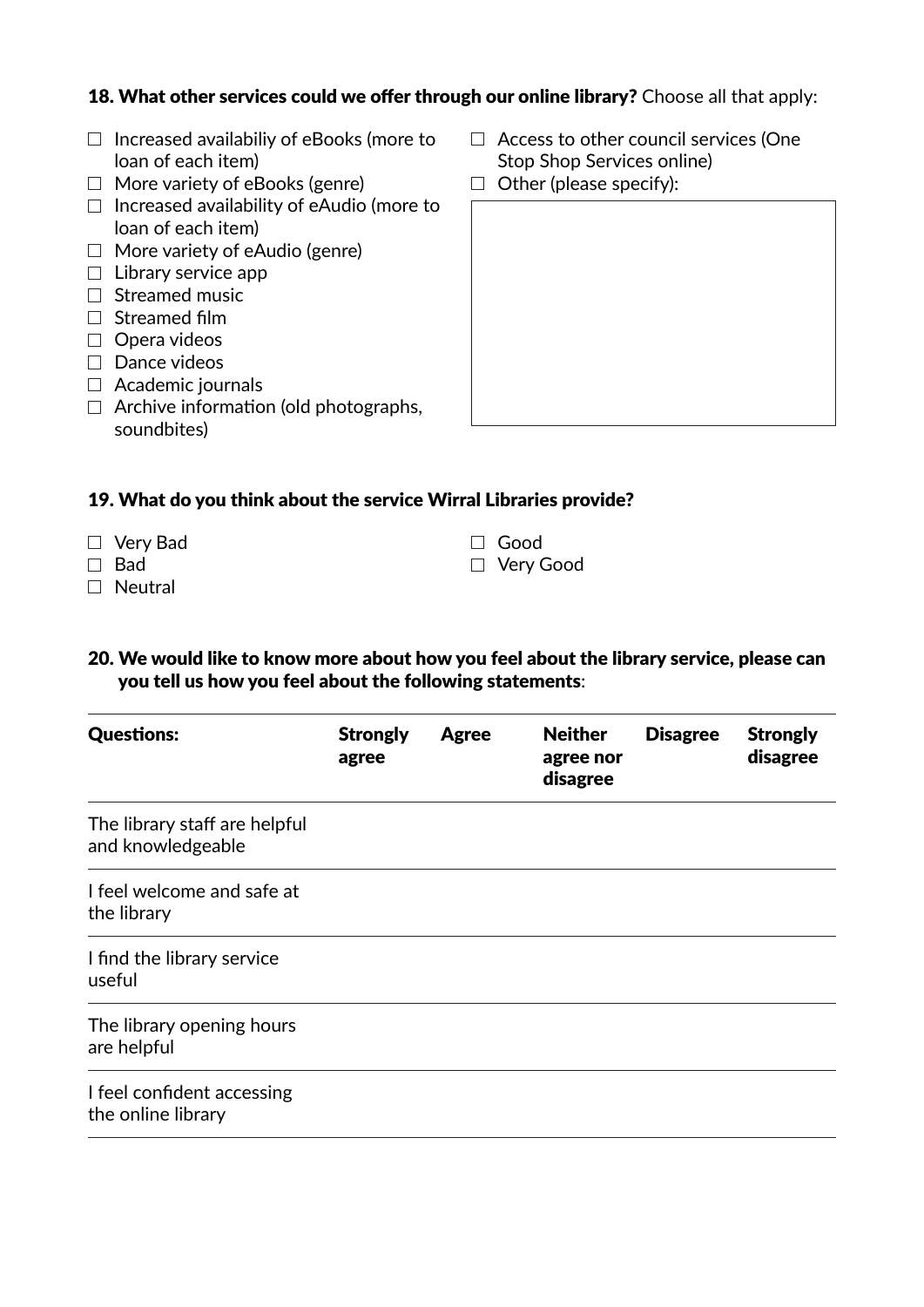# 21. The vision of our draft Library Strategy is to:

#### *"Provide first-rate reading, digital, learning and cultural opportunities for our residents; creating vibrant community hubs to inspire and enrich our residents' lives and enhance community belonging and wellbeing".*

#### Rank which services are most important to you.

(1 being most important, 4 being the least important):

| $\Box$ 1 | $\Box$ 2 | $\Box$ 3 | $\Box$ 4 | Reading (reading groups, reading challenges and books)                                |
|----------|----------|----------|----------|---------------------------------------------------------------------------------------|
| $\Box$ 1 | $\Box$   | $\Box$ 3 | $\Box$ 4 | Information & Digital (IT facilities, computer use, research)                         |
| $\Box$ 1 |          | $\Box$ 3 | $\Box$ 4 | Culture & Creativity (live events and gigs, arts and crafts)                          |
| $\Box$ 1 | $\Box$   | $\Box$ 3 | $\Box$ 4 | Health & Wellbeing (events to meet new people, health<br>information, support groups) |

- 22. In our draft library strategy, we have thought of four different types of libraries, which of these do you think would be most suitable for the library you use the most? Choose any one option:
- $\Box$  Central Library (main library, central location of Wirral, managed by the council)
- $\Box$  Neighbourhood Library (smaller library, managed by the council)
- $\Box$  Community Library Hub (involves community partners, supported by the council)
- $\Box$  Community Managed Library (involves community partners, managed by the community)

#### 23. Who do you think could support the council to deliver the library service? Choose all that apply:

- $\Box$  Partner organisation
- $\Box$  Community group
- $\Box$  Local business
- Volunteers
- $\Box$  Other (please specify):

# 24. Would you like to be involved with running a library? Choose any one option:

- $\Box$  Yes as a volunteer / member of the community – complete Q's 25, 27, 28
- $\Box$  Yes as a community group /
- organisation complete Q's 26, 27, 28
- $\Box$  No complete Q28